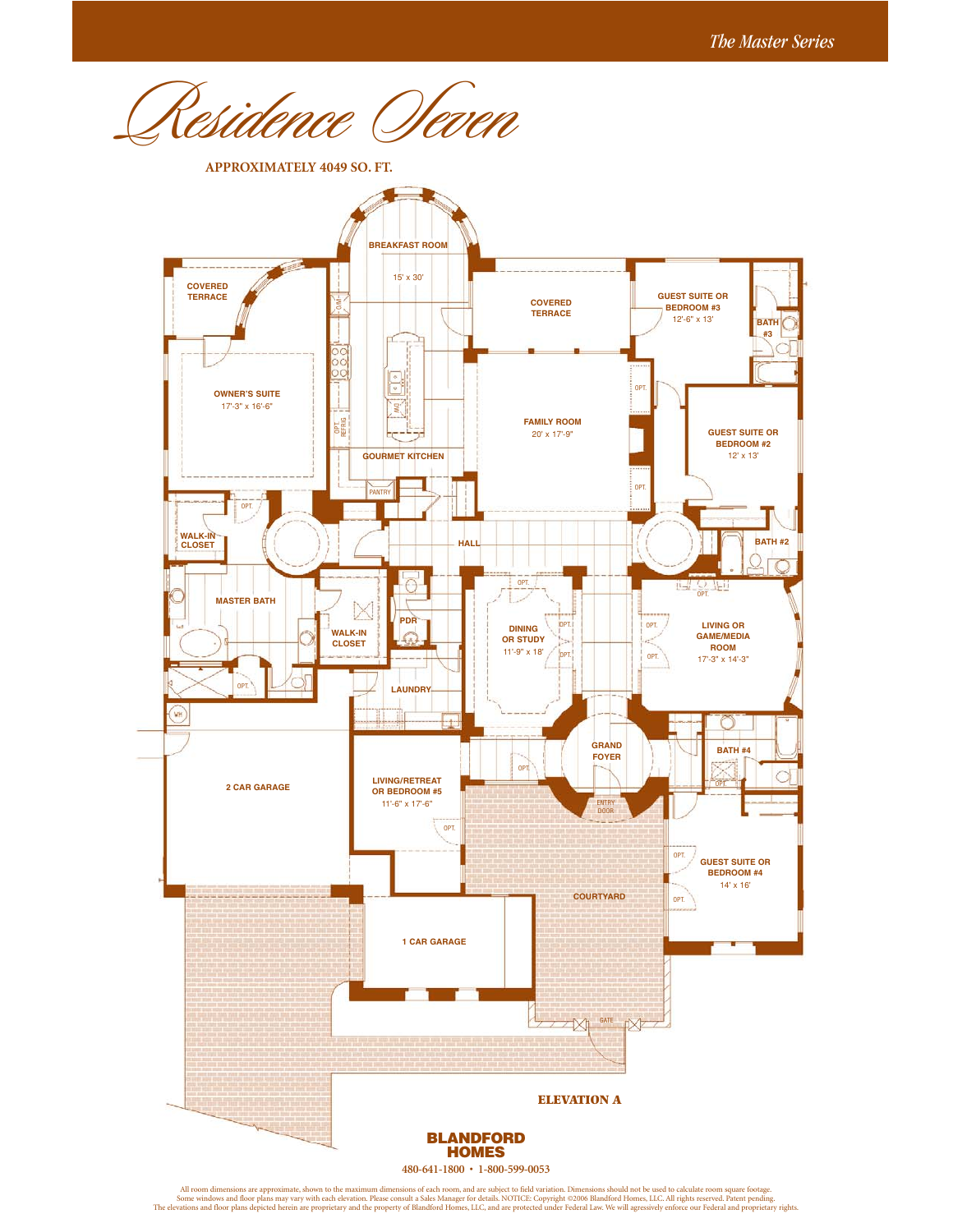OPT.

OPT.

sidence *Ve*ven

**APPROXIMATELY 4049 SQ. FT.**

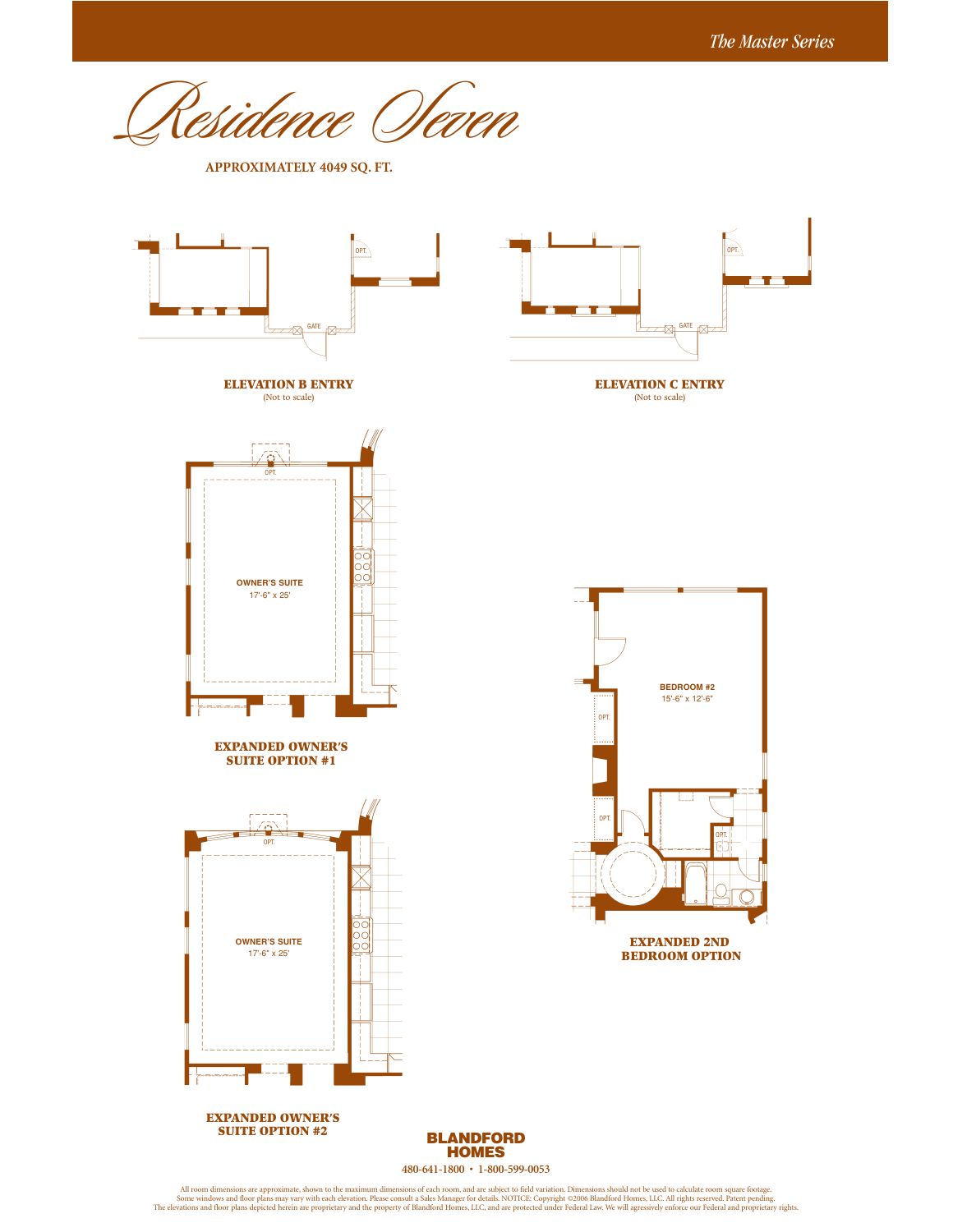rsidence Ofever



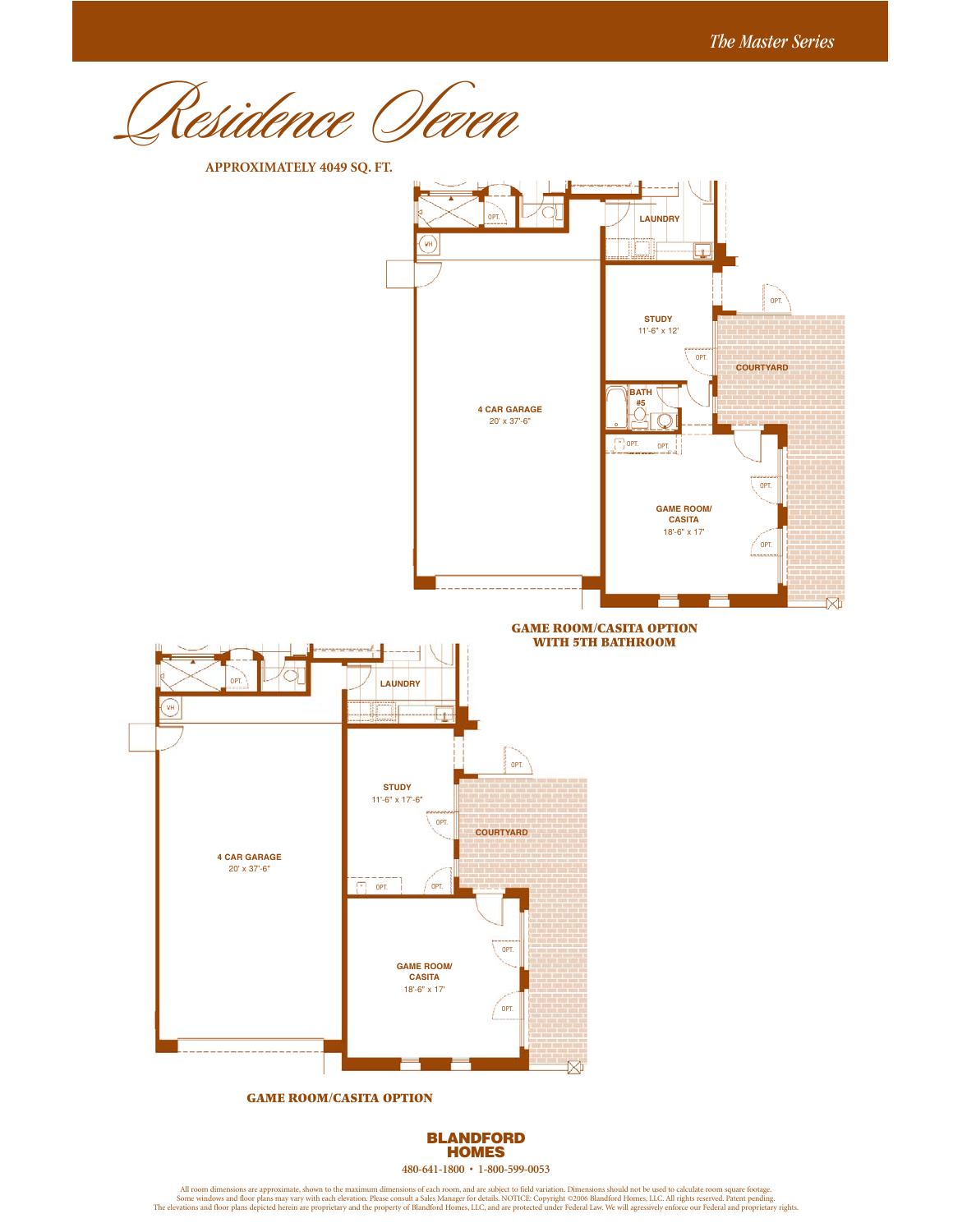Residence Seven





**BONUS ROOM OPTION**

**HOBBY ROOM OPTION**



**2' EXPANDED BONUS ROOM OPTION WITH 2' EXTENDED GARAGE**



**480-641-1800 • 1-800-599-0053**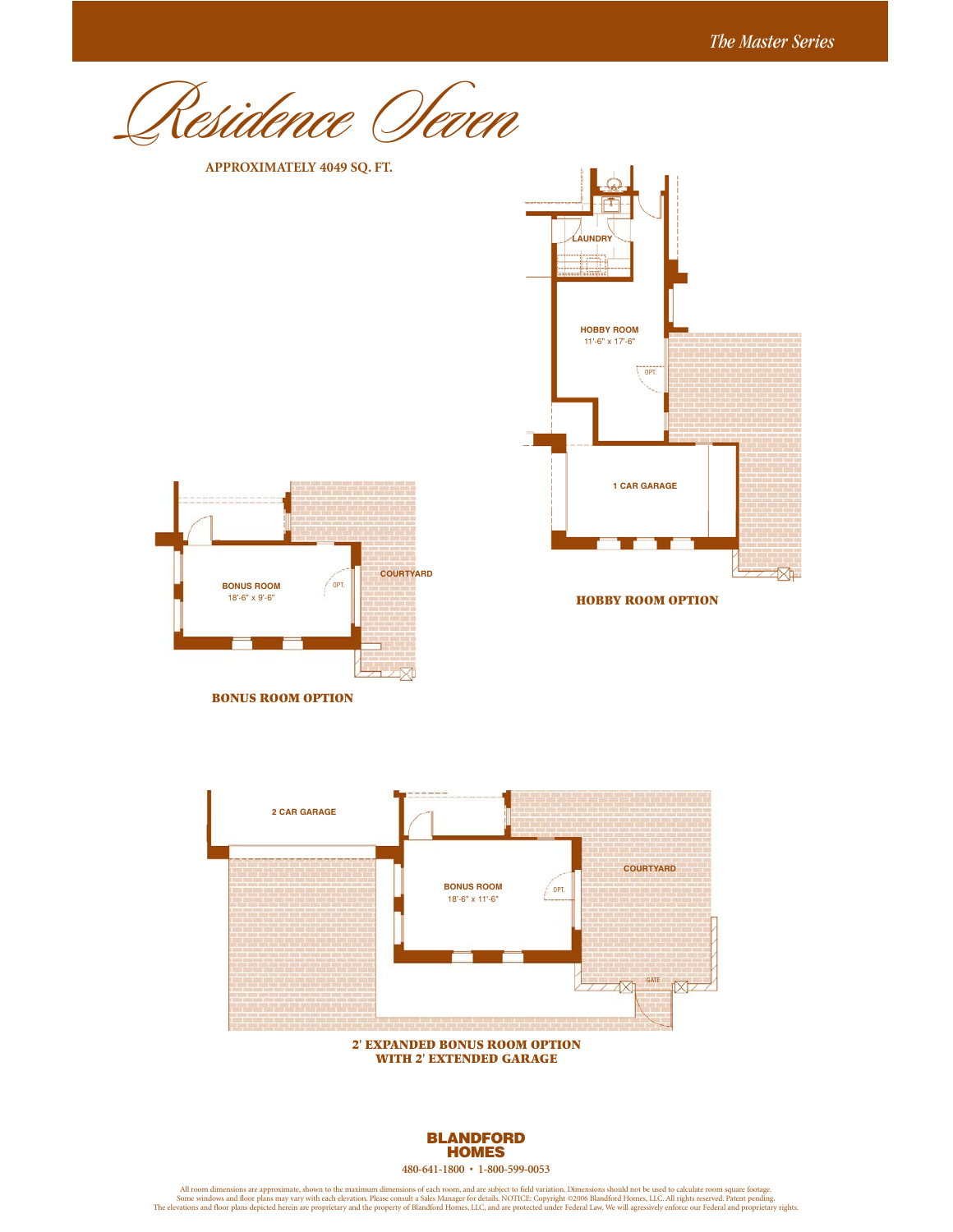Residence Seven

**APPROXIMATELY 4049 SQ. FT.**



**WITH 4' EXTENDED GARAGE**



**6' EXPANDED BONUS ROOM OPTION WITH 6' EXTENDED GARAGE**